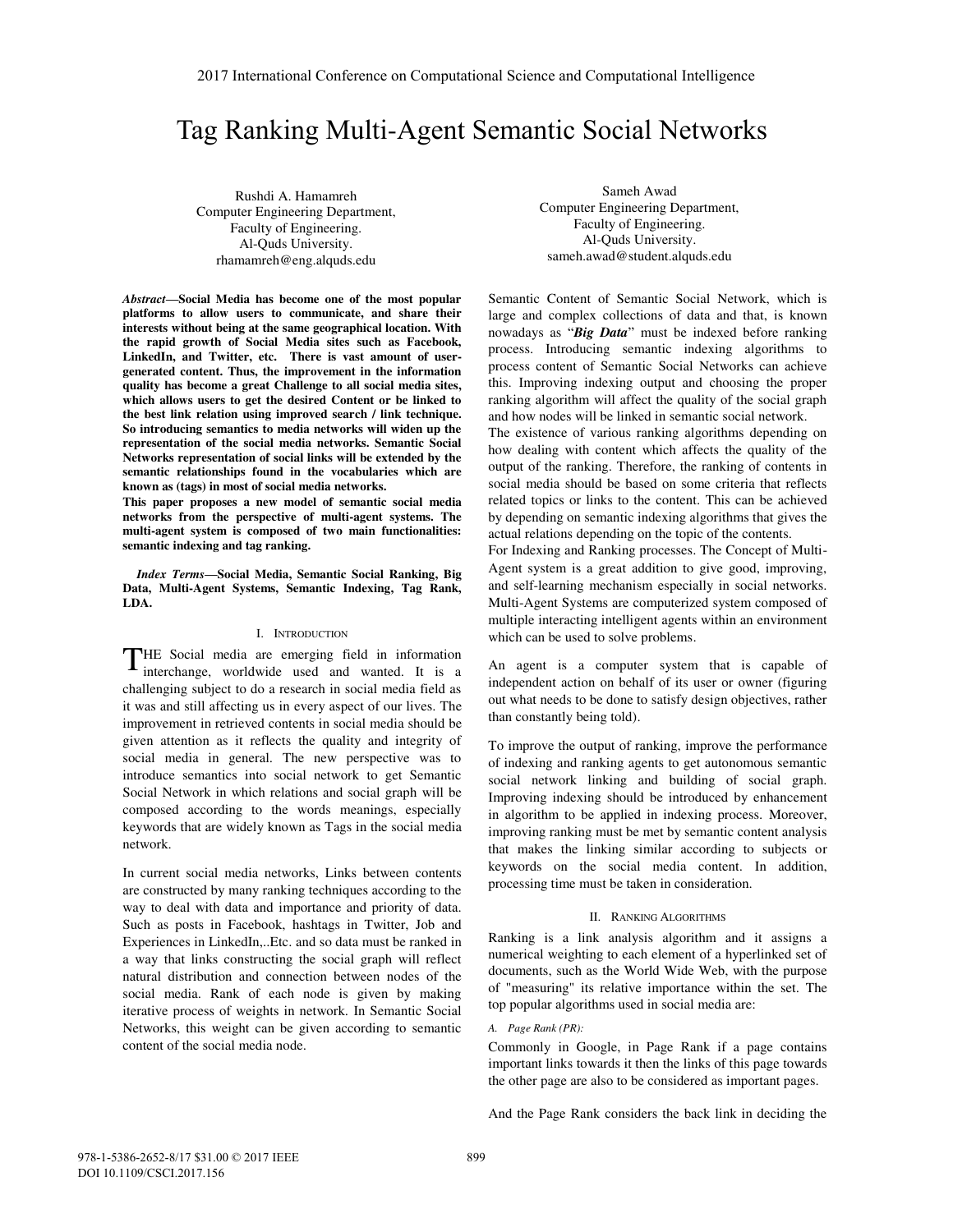rank score.

PageRank works by counting the number and quality of links to a page to determine a rough estimate of how important the website is. The underlying assumption is that websites that are more important are likely to receive more links from other websites. The Page Rank considers the back link in deciding the rank score. So assume we have two pages *u* and *v*:

$$
PR(u) = \sum_{v \in B_u} \frac{PR(v)}{L(v)} \tag{1}
$$

Where  $B_u$  is the set of all pages linking to page  $u$ . And  $L(\nu)$  is the number of links from page  $\nu$ .

Considering damping factor the page rank will be:

$$
PR(u) = (1 - d) + d \sum_{v \in B_u} \frac{PR(v)}{L(v)}
$$
 (2)

This rank algorithm does not reflect the content of pages but it concentrate on the number of links related to a page.

# *B. Weighted Page Rank (WPR):*

Weighted page rank algorithm (WPR) is the modification of the original page rank algorithm. WPR decides the rank score based on the popularity of the pages by taking into consideration the importance of both the in-links and outlinks of the pages. This algorithm provides high value of rank to the more popular pages and does not equally divide the rank of a page among its out-link pages. Every out-link page is given a rank value based on its popularity. Popularity of a page is decided by observing its number of in and out links. For example for the pages *u, p* and *v* the weight rank is:

$$
W_{(v,u)}^{in} = \frac{I_u}{\sum_{p \in R(v)} I_p}
$$
(3)

Where  $I_u$ ,  $I_p$  are numbers of in-links of pages  $u$  and  $p$ ,  $R(v)$  reference page list of page  $v$ 

$$
W_{(v,u)}^{out} = \frac{O_u}{\sum_{p \in R(v)} O_p}
$$
 (4)

Where  $\boldsymbol{O}_u$ ,  $\boldsymbol{O}_p$  are numbers of out-links of pages  $\boldsymbol{u}$  and  $\boldsymbol{p}$ .

# *C. Edge Rank*

Is the name commonly given to the algorithm that Facebook uses to determine what articles should be displayed in a user's News Feed. Every action their friends take is a potential newsfeed story. Facebook calls these actions "Edges." That means whenever a friend posts a status update, comments on another status update, tags a photo, joins a fan page, or RSVP's to an event it generates an "Edge," and a story about that Edge might show up in the user's personal newsfeed.

It would be completely overwhelming if the newsfeed showed all of the possible stories from your friends. Therefore, Facebook created an algorithm to predict how interesting each story will be to each user. Facebook calls this algorithm "EdgeRank" because it ranks the edges. Then they filter each user's newsfeed to only show the top-ranked stories for that particular user. The general equation of this algorithm is:

$$
Edge Rank \sum = u_e * w_e * d_e \tag{5}
$$

Where  $\mathbf{u}_{e}$  is the affinity score (between viewing users and edge creator).  $W_e$  Weight for the edge type (create, *comment, like, tag, etc.)* and  $d_e$  time decay factor.

# *D. Tag Rank*

Tag Rank is new suggested technique that is similar to page rank but it works on tags and links between nodes according to existence of tag in contents of social media.

This algorithm digs the annotation behavior of the web users, calculates the heat of the tags. By using time factor of the new data source tag and the annotations behavior of the web users. It can response the true quality of tags more externally and improve the veracity of page ranking. This algorithm provides a better authentication method for ranking the web pages. The results of this algorithm are very accurate and this algorithm index new information resources in a better way.

In Simple way, as we get the semantic index by indexing agent, the ranking agent job is to build Tag-Pair Weight Matrix (TWM) as a rank matrix depending on the indexing result.

The mathematical model of the TagRank is:

First creating TFM which is (Tag Frequency Matrix) which is the sum of Tag Matrices TM depending on tag simultaneous appearance:

So  $TM_{(i,j)} = 0$ : tag i and tag j do not appear simultaneously on certain content.

And  $TM_{(i,j)} = 1$ : tag i and tag j appear simultaneously on certain content.

And so Tag Frequency Matrix is

$$
TFM_{(i,j)} = \sum_{k=1}^{m} TM_k(i,j)
$$
 (6)

Lastly, the Tag-Pair Weight Matrix will be:

$$
TWM_{(i,j)} = TSM_{(i,j)} \times TFM_{(i,j)} \tag{7}
$$

Where  $TSM_{(i,j)}$  is an entry of tag-pair similarity matrix.

Based on semantic social network perspective, we find that Tag Rank is the best option to go on with in our proposed model.

# III. INDEXING ALGORITHMS

Indexing algorithms -generally in search engines- collects, parses, and stores data to facilitate fast and accurate information retrieval. Index design incorporates interdisciplinary concepts from linguistics, cognitive psychology, mathematics, informatics, and computer science. An alternate name for the process in the context of search engines designed to find web pages on the Internet is web indexing.

Popular engines focus on the full-text indexing of online, natural language documents. Media types such as video, audio and graphics are searchable.

To get the best result in indexing semantic indexing algorithms introduced to get actual index of contents of the content of social media.

Many Algorithms of semantic indexing were developed to reflect actual overview of semantic content of the documents, pages and other contents of social media. Such as: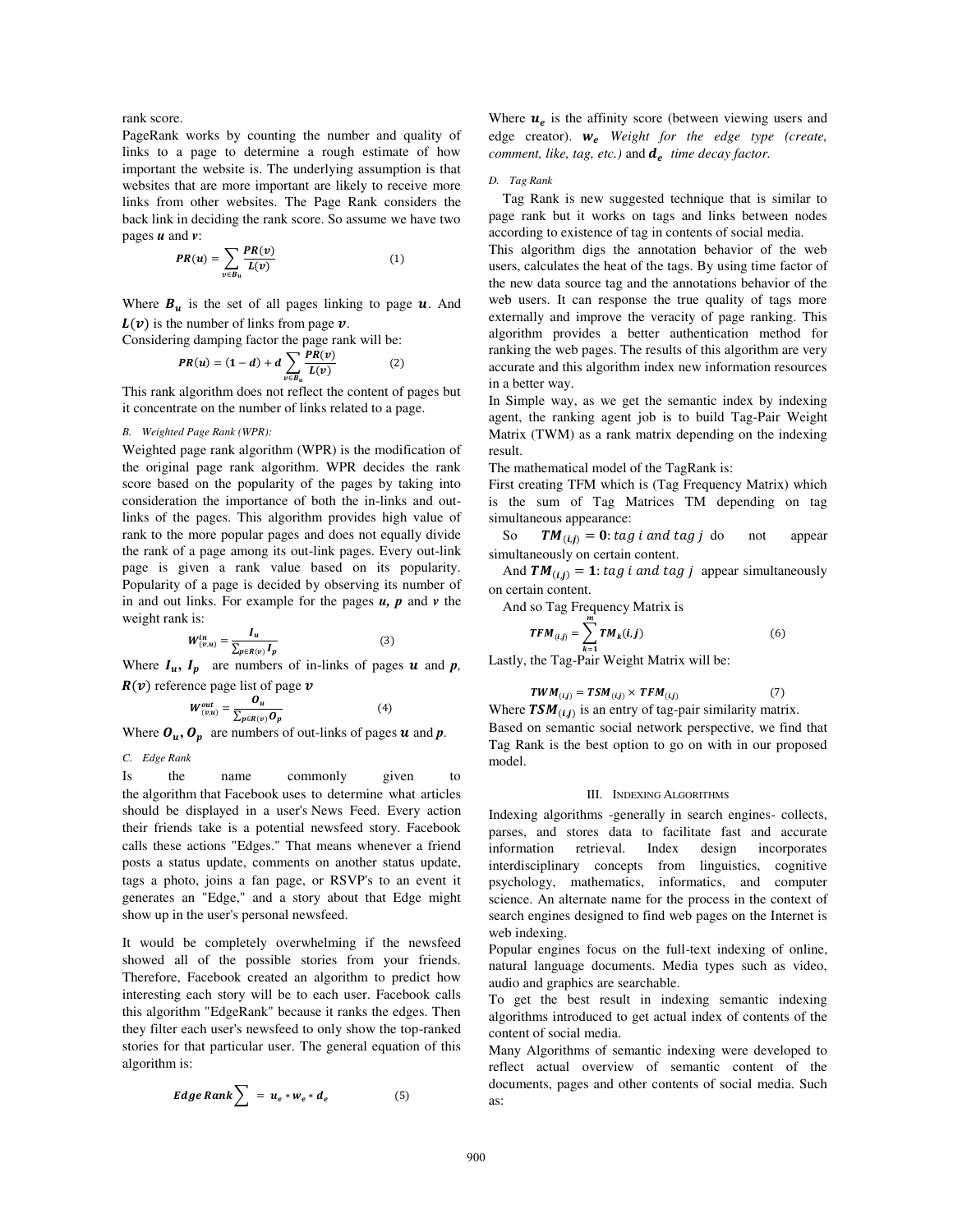## *A. TF-IDF (Term Frequency ±Inverse Document Frequency)*

It is a numerical statistic that is intended to reflect how important a word is to a document in a collection or corpus. It is often used as a weighting factor in information retrieval and text mining. The tf-idf value increases proportionally to the number of times a word appears in the document, but is often offset by the frequency of the word in the corpus, which helps to adjust for the fact that some words appear more frequently in general. The mathematical equation for this technique is:

$$
tf - idf_{t,d} = tf_{t,d} \times idf_t \tag{8}
$$

Where  $tf - idf_{t,d}$  is the score between query  $t$  and document **d**. **tf**<sub>**t**</sub><sup> $\overline{t}$ </sub> is the term frequency and **idf**<sub>t</sub> is the</sup> Inverse Document Frequency.

Nowadays, tf-idf is one of the most popular term-weighting schemes. Variations of the tf-idf weighting scheme are often used by search engines as a central tool in scoring and ranking a document's relevance given a user query

# *B. LSI (Latent Semantic Indexing)*

It is another technique in natural language processing to discover information about the meaning behind words. LSA analyzes relations between set of documents and terms they contain and assume that words that are close in meaning will occur in similar pieces of text. Then LSI constructs matrix of words (terms) per document, and using singular value decomposition to reduce and divide the big matrix into small orthogonal components. To finally represent vectors of words in documents.

# *C. PLSI (Probabilistic Latent Semantic Indexing)*

Is a statistical technique for analysis of co-occurrence data. Compared to standard latent semantic analysis which stems from linear algebra and downsizes the occurrence tables (usually via a singular value decomposition), PLSA is based on a mixture decomposition derived from a latent class model. Instead of matrices, PLSI uses probability methods to represent semantic. Instead of using matrices, (PLSA) uses a probabilistic method. Its graphical model is as

$$
P(w|d) = P(d) \sum_{c} P(c|d)P(w|c)
$$
 (9)

Where  $d$  is the document index,  $c$  is word's topic drawn from  $P(c|d)$ , and w is word drawn from  $P(w|c)$ . And both  $P(c|d)$  and  $P(w|c)$  are modeled as multinomial distributions.

### *D. LDA (Latent Dirichlet Allocation)*

 is an improvement of PLSI by generalizing it using Dirichlet Prior as a variable reflects normal distribution of words in documents.

LDA is a mixture model. It assumes that each document contains various topics, and words in the document are generated from those topics. All documents contain a particular set of topics, but the proportion of each topic in each document is different.

The generative process of the LDA model can be described as follows:

1- Choose a multinomial distribution  $\varphi_z$  for each topic z from a Dirichlet distribution with parameter  $\beta$ 

2- For each document  $d$  choose a multinomial distribution

 $\theta_d$  from a Dirichlet distribution with parameter  $\alpha$ 

3- For each word token  $w$  in document  $d$  Choose a topic

- $z \in \{1, ..., K\}$  from the multinomial distribution  $\theta_d$
- 4- Choose word w from the multinomial distribution  $\phi_z$
- 5- Thus the likelihood of generating corpus is:

$$
P(Doc_1, ..., Doc_N | \alpha, \beta)
$$
  
= 
$$
\iint_{z=1}^N P(\varphi_z | \beta) \prod_{d=1}^N P(\theta_d | \alpha) \left( \prod_{i=1}^{N_d} \sum_{z_i=1}^K P(z_i | \theta) P(w_i | z, \varphi) \right) d\theta d\varphi
$$
 (10)

As previous researches compared between semantic indexing algorithms LDA was the best according to the quality of output, which can be measured by perplexity, loglikelihood, precision and recall.

In this paper, we will use this algorithm and we will find the best output of LDA indexing process based on modifying the parameters affecting the result  $(a, \beta \text{ and } K)$ .

#### IV. PROPOSED MODEL

*A. System Architecture* 

Our proposed model consists of the following:

-Documents: which are sets of raw data from social networks to be processed.

-Indexer (Indexing Agent): In this part, three main processes are carried out; initializing documents, parsing document and indexing using semantic indexing algorithm.

-Index: it is the output of the document after indexer agent job completes. It contains the topic probabilities per document. And the word probability per topic. Topics are taken to be Tags for the first time. To be processed in ranking process.

-Ranking Agent: In this part, we get the probabilities of topics per document. Then process them to be ranked as tags. Using certain ranking algorithm.

-Social Graph: the output of ranking agent will be used to build links between social nodes. Figure1. Shows how this model is composed.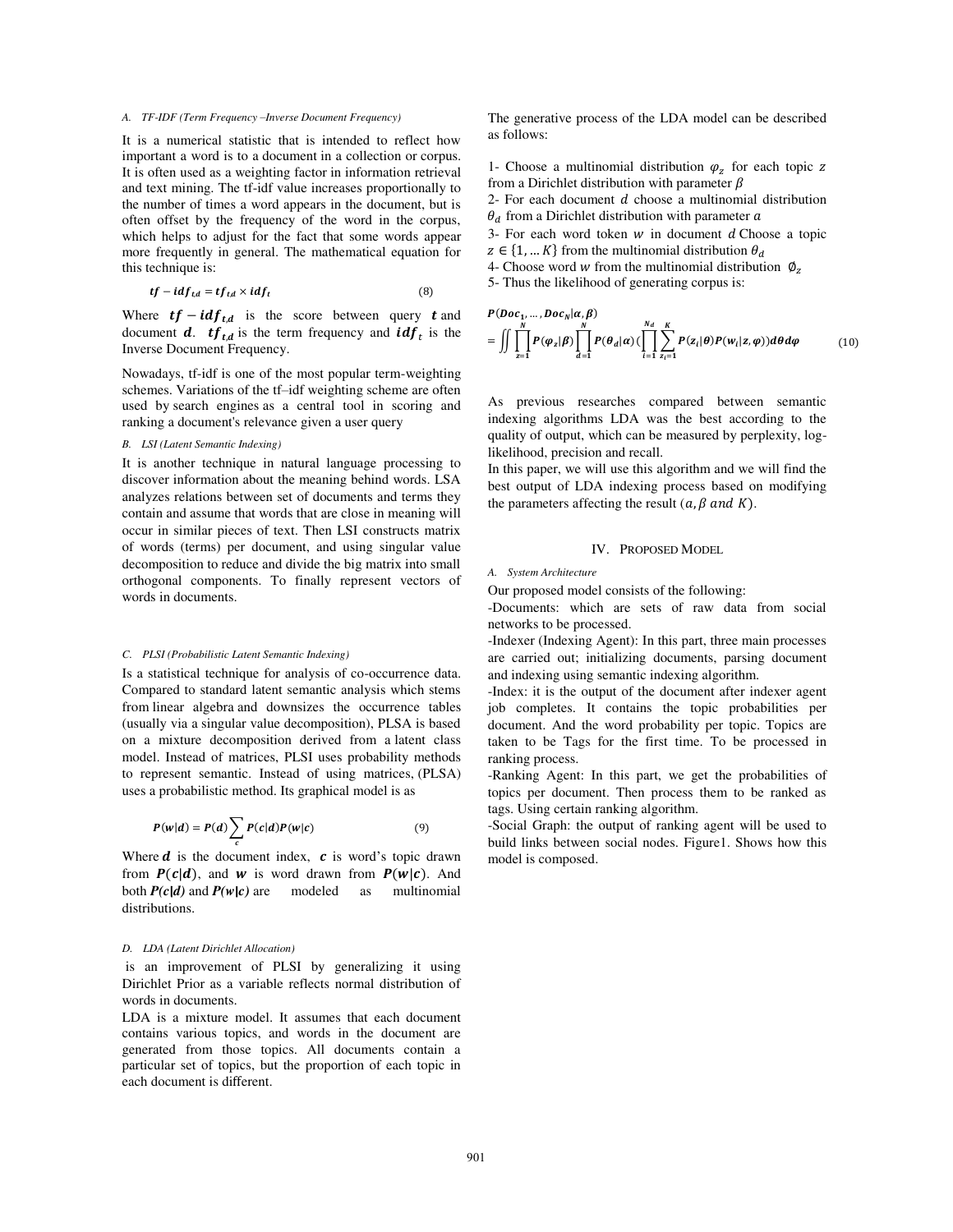

*Figure1: System Architecture.* 

#### *B. Algorithm*

In the beginning, data in documents is collected and then parsed.

After that, Indexing Agent uses LDA algorithm starts to build the index of semantics, the result index that contains the topics and the most common word in each topic will be used to get the tags. Finally, Ranking Agent builds rank matrix of Tags to give the social graph link network. See the next Block for Algorithm1. MSSNT, which is abbreviation of (**M**ulti-agent **S**emantic **S**ocial **N**etwork **T**agRank) algorithm that show how agents work.

| Algorithm1. MSSNT                                                                                                                                                                                                                 |  |
|-----------------------------------------------------------------------------------------------------------------------------------------------------------------------------------------------------------------------------------|--|
| Input: Document Collocation Dataset                                                                                                                                                                                               |  |
| <b>Start</b>                                                                                                                                                                                                                      |  |
| //Indexing Agent{                                                                                                                                                                                                                 |  |
| <b>Rule 1: Get Document</b>                                                                                                                                                                                                       |  |
| <b>Rule 2: Parse Document Content</b>                                                                                                                                                                                             |  |
| for $i=1$ to n do                                                                                                                                                                                                                 |  |
| <b>Rule 3: Start LDA Indexing Algorithm</b>                                                                                                                                                                                       |  |
| end for                                                                                                                                                                                                                           |  |
| <b>Output</b> Index $(\theta_{t_1}, \theta_{t_2}, , \theta_{t_n})$                                                                                                                                                                |  |
| end } //end of indexing agent job                                                                                                                                                                                                 |  |
|                                                                                                                                                                                                                                   |  |
| //Ranking Agent{                                                                                                                                                                                                                  |  |
| <b>Start</b>                                                                                                                                                                                                                      |  |
| for $i=1$ to n do                                                                                                                                                                                                                 |  |
| //repeat until all tags which have larger ranks than threshold $\tau$                                                                                                                                                             |  |
| Repeat{                                                                                                                                                                                                                           |  |
| //select tag 1 and tag 2 which are columns and rows of $\textsf{Max}(\theta_{t_i}, \theta_{t_{i+1}})$                                                                                                                             |  |
| <b>Select</b> Max $(\theta_{t_i}, \theta_{t_{i+1}})$                                                                                                                                                                              |  |
| <b>Condition: While</b> $(Max(\theta_{t_j}, \theta_{t_{j+1}}) \geq \tau)$ { // $\tau$ is threshold                                                                                                                                |  |
| Select Max $(\emptyset_{w_i}, \emptyset_{w_{i+1}})$                                                                                                                                                                               |  |
| ł                                                                                                                                                                                                                                 |  |
| $i=i+1$ ;                                                                                                                                                                                                                         |  |
| $\}/$ until (all tags which are larger than $\tau$ processed).                                                                                                                                                                    |  |
| <b>Build</b> Links between Tags                                                                                                                                                                                                   |  |
| $\mathbf{A}$ . The contract of the contract of the contract of the contract of the contract of the contract of the contract of the contract of the contract of the contract of the contract of the contract of the contract of th |  |

```
end} //end of Ranking Agent job.
Cutnut social graph
```
# V. SIMULATION RESULTS

In this section, we will do brief test on both algorithms to show how the system will work.

For LDA we used the Gibbs Sampling and its LDA model. The dataset is used was *psychreview* dataset. Which contains Psychology Review Abstracts and collocation Data.

Using Matlab, we tried to check what values of

We use perplexity and log-likelihood as the criteria to choose the three effective parameters in the LDA algorithm which are:  $\alpha$ ,  $\beta$ , and *K*.

Perplexity is a measurement of how well a probability distribution or probability model predicts a sample. It may be used to compare probability models. A low perplexity indicates the probability distribution is good at predicting the sample.

Log-likelihood is the natural logarithm of the likelihood function, called the log-likelihood. Likelihood function is a function of the parameters of a statistical model given data. Likelihood functions play a key role in statistical inference, especially methods of estimating a parameter from a set of statistics.

Log-likelihood is more convenient to work with. Because the logarithm is a monotonically increasing function, the logarithm of a function achieves its maximum value at the same points as the function itself, and hence the loglikelihood can be used in place of the likelihood in maximum likelihood estimation and related techniques.

Best choices of  $\alpha$  and  $K$  have strong correlation, which chooses parameters as  $\alpha = 50/K$ ,  $\beta = 0.1$ . For both datasets, we have the true label of every document. Therefore, an intuitive guess of *K* would be the number of classes. Grid search for all three parameters requires too much work, so we first fix *K* as the number of classes, and apply grid search of  $\alpha$ and  $\beta$ . After deciding best  $\alpha$  and  $\beta$  for fixed *K*, we then search for best *K* with fixed  $\beta$  and changing  $\alpha$ , under the assumption that  $\alpha \propto 1/K$ 

In simulation we select  $\alpha = \{\frac{0.01}{K}, \frac{0.1}{k}, \ldots, \frac{1}{k}\}$ And  $\beta = \{0.1, 1, 2\}$ And *K={2, 3, 4, 5,6}* 

.

First, we fix the values of to find the best value of K. The results was as shown on Figure-2.



*Figure2: Perplexity with changing Topic Classes number (K)*